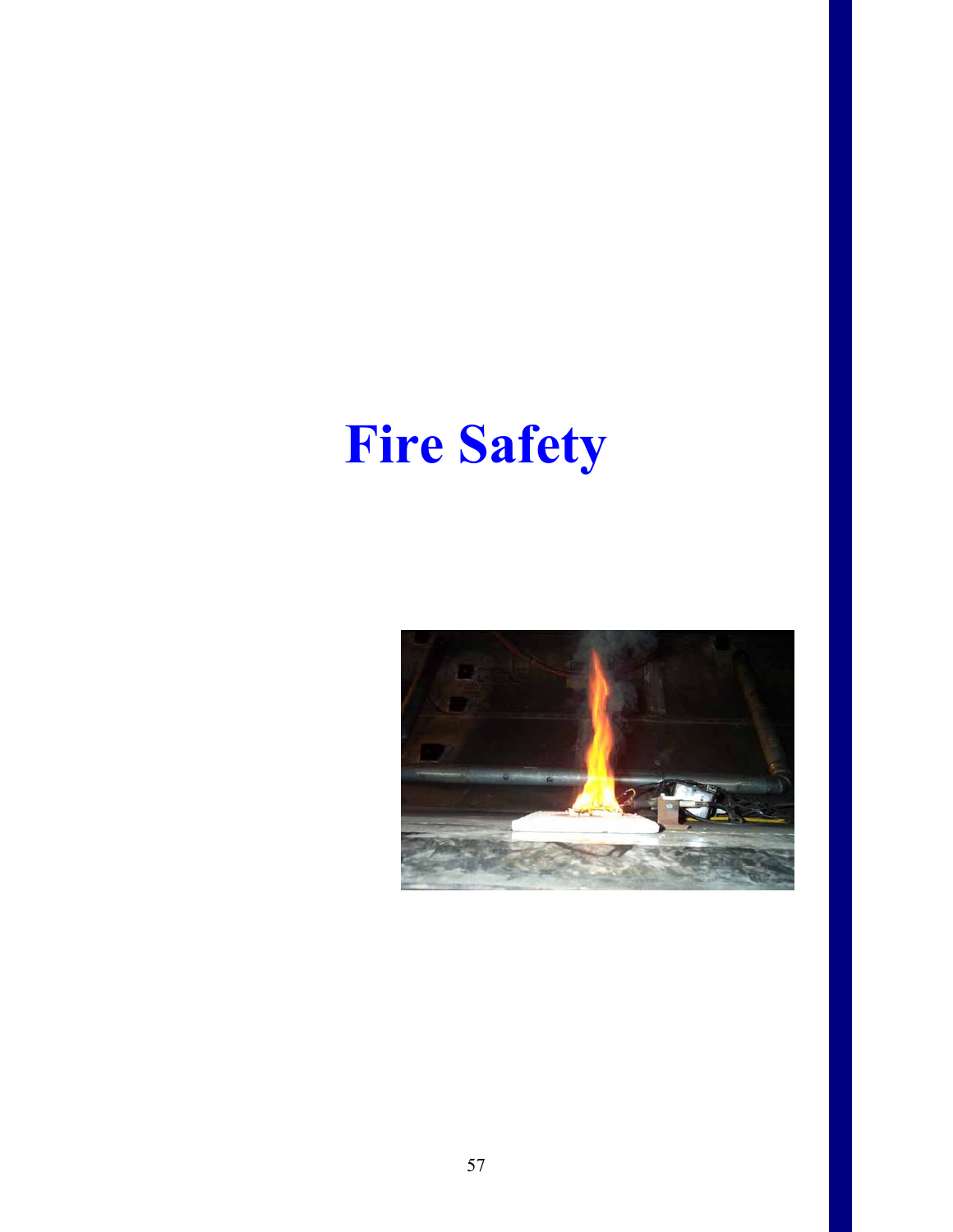#### **Minimum Performance Standard r Halon Replacement Agents for fo inducata A** Cargo Compartment Fires

The Fire Safety Branch, AAR-440, of the FAA William J. Hughes Technical Center published a technical note titled "Minimum Performance Standard for Aircraft Cargo Compartment Halon Replacement Fire Suppression Systems," DOT/FAA/AR-N03/6, Reinhardt, J., April 2003. This T technical note establishes the minimum performance standard (MPS) th at a Halon 1301 replacement aircraft carg o compartment fire suppression s ystem must meet. It describes the tests that shall be performed to demonstrate that the performance of the replacement agent and system provides the same level of safety as the currently used Halon 1301 system. This MPS was developed in conjunction with the International Aircraft Systems Fire Protection Working Group, formerly known as the International Halon Replacement Working Group. In the past, the aircraft industry selected Halon 1301 total flood fire suppression systems as the most effective means for complying with the FAA regulations. Because of the ban on the production of Halon 1301 due to its harmful effects to the ozone layer (effective January 1994, as mandated by the Montreal Protocol), new fire suppression systems will need to be certified when Halon 1301 is no longer available.

The tests described in this standard are one part of the total FAA and Joint Aviation Authority certification process for cargo compartment fire suppression systems. Compliance with other applicable regulations is also required. Supplemental Type Certificate applicants attempting to certify replacement systems are encouraged to discuss the required process with regulatory agencies prior to conducting tests. The results of these tests will be used to determine the required concentration levels to adequately protect an aircraft cargo compartment against fire and hydrocarbon explosions. Currently, the FAA Transport Airplane Directorate is developing a policy letter to address the certification of aircraft cargo compartment fire suppression systems employing halon replacement agents and recommend the use of this standard as part of the means of compliance.

There are four different MPS fire test scenarios that new cargo compartment fire suppression systems must meet: (1) bulkload fire (Class A and C fire), ) containerized fire (Class A and C fire), (2 ) flammable liquid fire (Class B fire), and (3 ) an aerosol can explosion (figure 1). The (4 bulk- and containerized-load fires, which are deep-seated fire scenarios, use shredded paper loosely packed in cardboard boxes to simulate the combustible fire load. The difference between these two tests is that in the containerized fire load the boxes are stacked inside an LD-3 container, while in the bulk-load fire scenario the boxes are loaded directly into the cargo compartment. The flammable liquid test uses 0.5 U.S gallon (1.89 liters) of Jet A as fuel. The aerosol explosion tests are executed by using an aerosol can simulator containing a flammable and explosive mixture of propane, alcohol, and water. This mixture ignites and causes an explosion within an enclosure when it is exposed to an arc from sparking electrodes. At least five tests per MPS scenario must be conducted. These tests are performed in a 2000  $\text{ft}^3$  simulated aircraft cargo compartment.

The suppression performance of a new agent, once the data is collected and analyzed, is then compared with the standard acceptance criteria to determine if acceptance criteria values are based on the it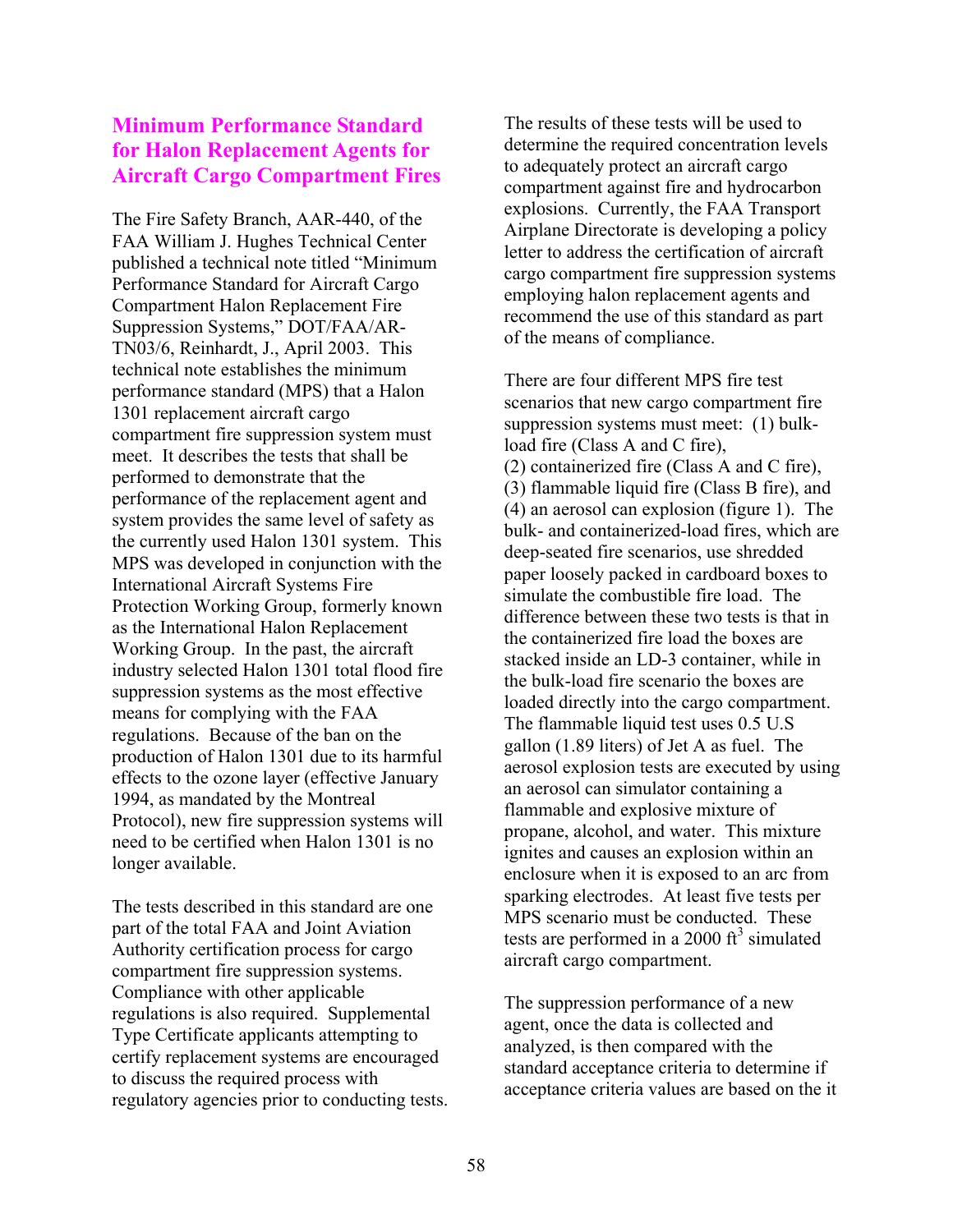

Figure 1. Example of an MPS Test Scenario—Aerosol Can Explosion Tes

passes or fails the fire tests. The performance of Halon 1301. It is required that none of the peak temperatures and areas

## **Development of an Onboard Inert Gas Generation System to Prevent Fuel Tank Explosions**

During FY03, significant progress w as made in the development of a practical and costeffective inerting system to prevent fuel t ank explosions. An inerting system reduces th e concentration of oxygen in a flammable fuel mixture to a level that will not support combustion. Engine bleed air is pass ed through an air separation module (ASM ), a device that separates air into two streams—nitrogen-enriched air (NEA) and oxygen-enriched air (OEA). A syste m developed by the FAA inerts the fuel tank with the NEA generated by the ASM and discharges the OEA overboard.

The FAA was challenged by industry to develop a practical and reliable system th at could be installed on commercial airliners within the next several years. Previous onboard designs, developed and us ed by the military, were relatively heavy and experienced poor dispatch reliability, something that could not be tolerated by the airlines. Ground-based inerting was an improvement, but required an airport

under the time-temperature curves exceed the values specified in the acceptance criteria table.

 $I<sub>t</sub>$  J., September 2000. In addition to gaseous replacement agents, the more recent MPS can be applied to nongaseous agents such as The MPS discussed above replaces the standard reported in the technical report titled "Development of a Minimum Performance Standard for Aircraft Cargo Compartment Gaseous Fire Suppression Systems," DOT/FAA/AR-00/28, Reinhardt, water or dry powder.

John Reinhardt, AAR-440, (609) 485-5034

infrastructure to supply nitrogen at each gate and a dedicated technician to transfer the nitrogen into the fuel tank, all at great expense. A simple concept was designed by FAA personnel. Fire Safety Branch personnel built a system from that design and ground tested it at the William J. Hughes Technical Center. The design incorporated a clever and relatively simple dual-flow design for generating NEA in flight. By using high-purity and low-flow NEA during ascent and cruise and lower purity and high-flow NEA during descent , analytical modeling showed that most aircraft and flight regimes would rende r the fuel tank inert upon landing. Moreov er, earlier experiments showed that the fuel tan k would continue to remain inert while the aircraft was on the ground, negating the need for labor-intensive and costly ground operations. Industry was impressed by the relative simplicity of the design and the positive modeling results.

The Fire Safety Branch tested a small-scale fuel tank in a pressure vessel that could simulate the low pressures corresponding to inert against a fuel tank explosion was various flight altitudes. The testing showed that the concentration of oxygen required to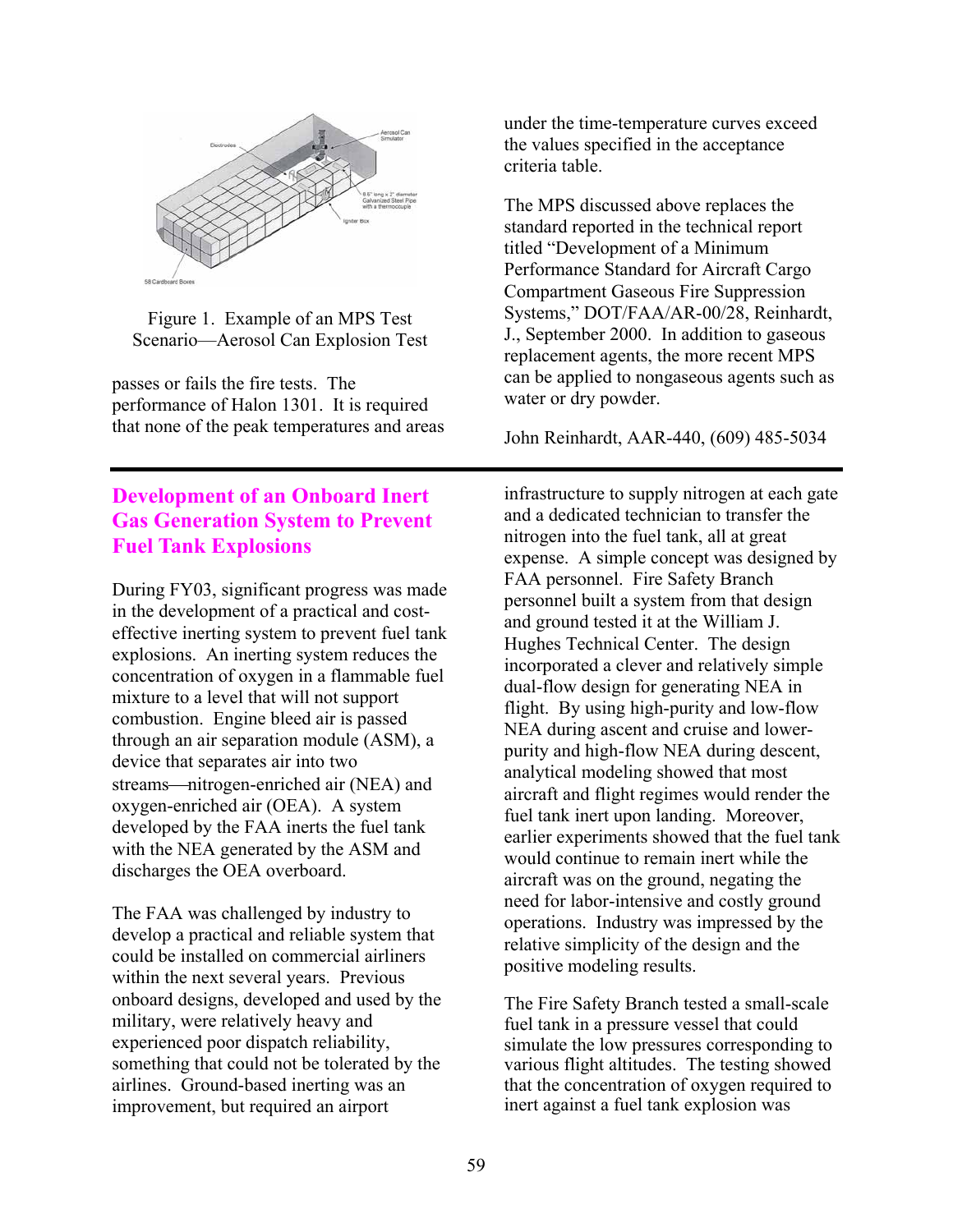higher than previously thought, reducing the amount of NEA needed to protect the tank, significantly reducing the size and weight of the inerting system. In addition, simulated flight tests in an altitude chamber, initially on the ASM and later with a 1/4-scale model of a B747 center wing tank, provided favorable data that were consistent with the analytical model predictions. The 1/4-scale modeling tests mapped the distribution of nitrogen (actually measured reduced oxygen lev el), with time, throughout the 6-bay enter wing tank over entire flight regimes. c The combination of analytical model demonstration tests of the inerting system on the B747SP was enough to convince Boeing to pursue onboard inerting as a viable means predictions, the Fire Safety Branch's testing in the altitude chamber, and ground of preventing fuel tank explosions.

On December 12, 2002, a major press onference was held for the national news c on the full scope of the FAA's program to protect fuel tanks. This was followed by a the installation of the inerting system in the n aircraft, the media witnessed its operatio that measure the state of the six center wing tank bays. Also, a small-scale fuel tank Lastly, the altitude chamber tests with the tank were explained. The newspaper articles and TV coverage were generally characterized the inerting system as a "major and TV media at the FAA William J. Hughes Technical Center to highlight the recent significant progress in fuel tank inerting. The press was briefed by Nick Sabatini, AVR-1, and John Hickey, AIR-1, number of demonstrations. After viewing pack bay area of the B747SP ground test from an instrumentation room containing a series of oxygen concentration analyzers explosion was shown to the press in the pressure vessel facility, followed by an inerting test that prevented the explosion. 1/4-scale model of the B747 center wing positive, and Administrator Marion Blakey breakthrough."

generating system (OBIGGS), which is based on the FAA design, on a B747 aircraft. The Boeing flight test program is described in "A Description and Analysis of performed a joint flight test program with system installed in the cargo bay of an A320 personnel collected data using the specially designed instrumentation shown in figure 2. aircraft (figure 1). Fire Safety Branch That data should lead to a greater understanding of OBIGGS and improvements in design. In July 2003, Boeing began a flight test program to certify an onboard inert gas being supported with instrumentation (as the FAA Onboard Oxygen Analysis System," DOT/FAA/AR-TN03/52, Mike Burns and William M. Cavage, July 2003) and personnel from the Fire Safety Branch. Boeing publicly announced their intent to begin installing OBIGGSs on B747 aircraft in FY05. The Fire Safety Branch also Airbus. Tests were conducted using a modified version of the FAA's B747SP



Figure 1. OBIGGS A320 Flight Test System



Figure 2. FAA Fuel Tank Oxygen Monitoring System for the A320

William M. Cavage, AAR-440, (609) 485- 4993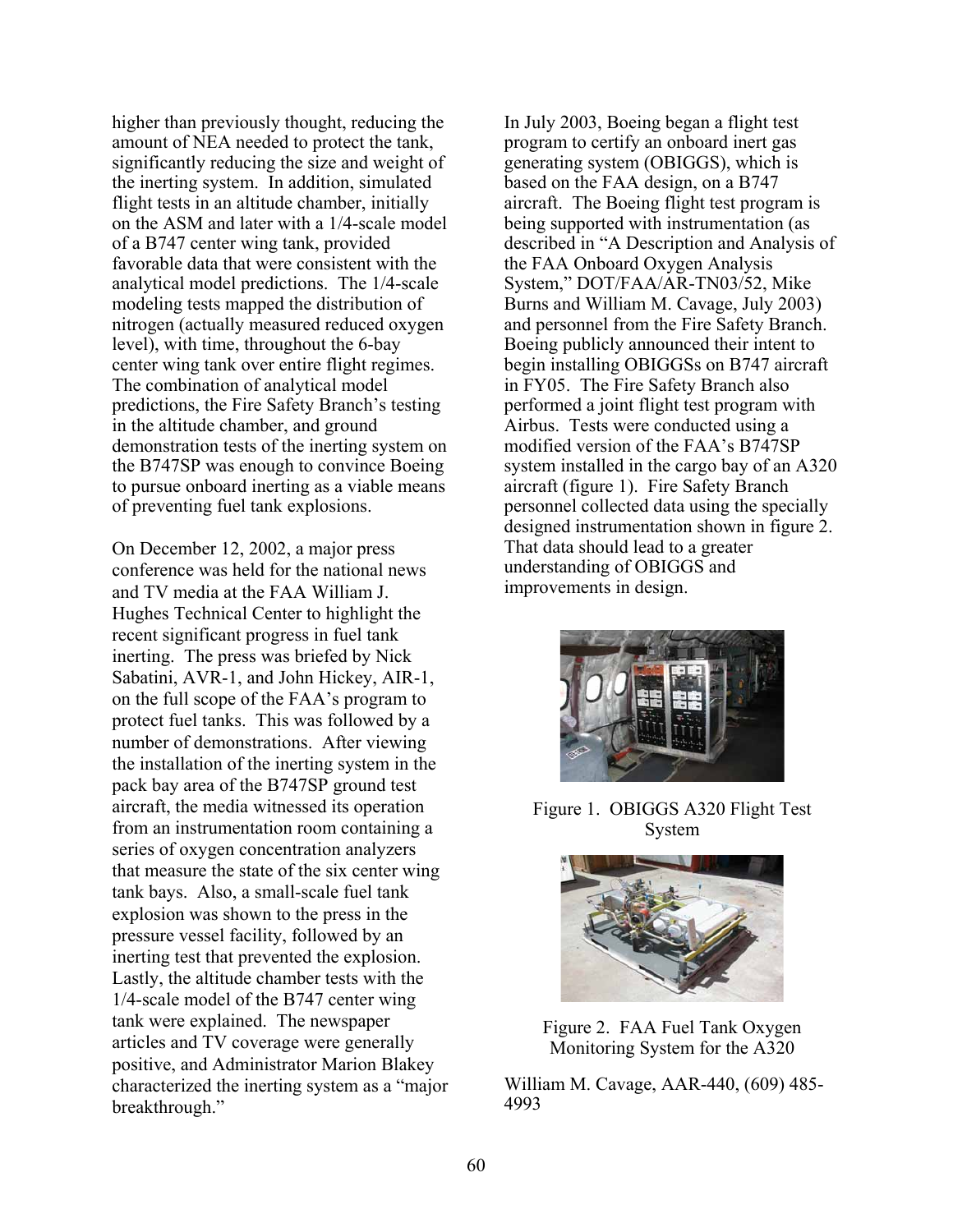#### **A Model for the Transport of Heat, Smoke, and Gases During a Cargo Compartment Fire**

Current regulations require that aircraft cargo compartment smoke detectors al arm within 1 minute of the start of a fire and at a time before the fire has substantially decreased the structural integrity of the airplane. Presently, in-flight and ground tests, which can be costly and time consuming, are required to demonstrate compliance with the regulations. A ph ysicsbased computational fluid dynamics (CFD) tool, which couples heat, mass, and momentum transfer, has been developed to decrease the time and cost of the certification process by reducing the total number of in-flight and ground experiments. provided by NASA from their Aviation The model was developed by Sandia National Laboratories (SNL) with funding Safety Program. The tool would provide information on smoke transport in cargo compartments under various conditions, therefore allowing optimal certification tests to be designed.

The CFD-based smoke transport model will model is fast-running to allow for simulation of numerous fire scenarios in a short period actual aircraft cargo compartments that are enhance the certification process by determining worst-case locations for fires, optimum placement of fire detector sensors within the cargo compartment, and sensor alarm levels needed to achieve detection within the required certification time. The of time. In addition, the model is userfriendly since it will potentially be used by airframers and airlines that are not expected to be experts in CFD. The physics of the code have been verified by SNL and validation experiments are ongoing. The validation experiments are performed at the FAA William J. Hughes Technical Center in extensively instrumented to record smoke, temperature, heat flux, and gas species levels during the tests.

compartment fire detection systems and has shown the flaming resin block to be a very consistent and repeatable fire source. Initial agreement with the code predictions. The the cargo compartment, and more validation experiments are planned. Two technical reports documenting the results will be published next year. One report documents the properties of the smoke produced by the flaming resin block compared to the properties of artificial smoke previously used in certification tests. The second report describes the computational approach used in the code, the graphical user interface that was developed, and the initial validation test results. Figure 1 shows a flaming resin block, and figure 2 shows the inside of the B707 cargo compartment used for a validation experiment. The fire source for the validation tests is a flaming block of a variety of plastic resin pellets that are heated and compressed. A length of nichrome wire is embedded with the resin block and is used to precisely control that rate of heat release from the burning resins. This flaming resin block is proposed as the standard fire for cargo been submitted for a patent. Testing has validation tests show reasonably good code has been slightly modified to account for heat transfer to the walls and ceiling of



Figure 1. A Flaming Resin Block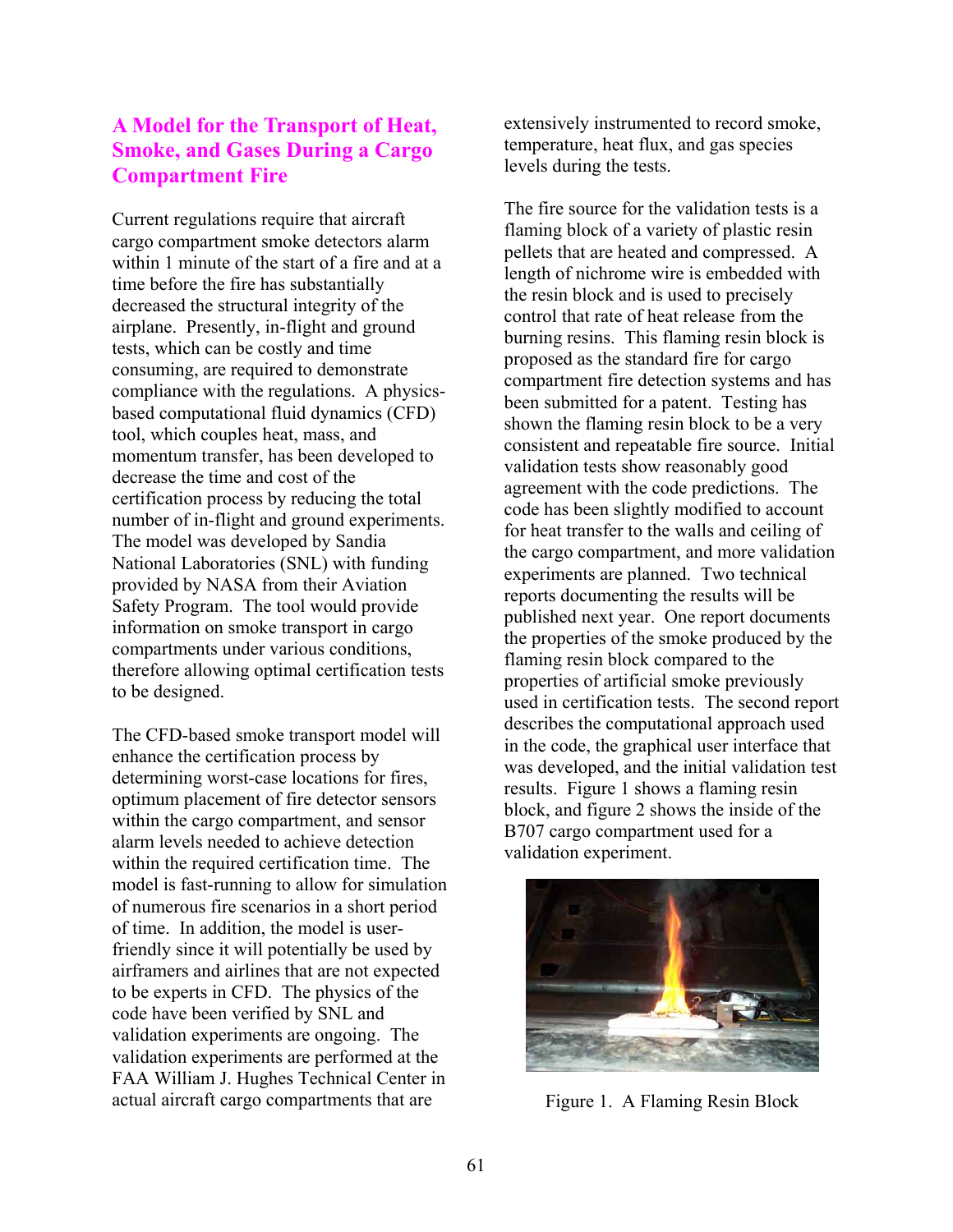

Figure 2. The Inside of a B707 Cargo Compartment

David Blake, AAR-440, (609) 485-4525

## **Fire and Flammability**

The two stages of fire development are ignition and growth. If a fire ignites and grows quickly in an aircraft cabin, there ma y not be enough time for passengers to esc ape. The FAA and other government agencies have determined that the heat release rate o f burning plastics is the best indicator of ho w fast the fire grows in compartments such as aircraft cabins, tra ins, and rooms. However, none of the tens of billions of pounds of year is tested for heat release rate. Instead, flame-retardant plastic sold worldwide each plastics are only tested for ignition resistance (flammability) by measuring the time it takes for material to self-extinguish after removal from a Bunsen burner flame. Consequently, nothing is known about whether, or how fast, a fire involving these plastics will grow to dangerous proportions.

understand the fire hazard of plastics. In flame tests (figure 1), plastics are not forced The Fire Safety Branch, AAR-440, is studying the relationship between flame test performance and fire growth to better to burn but may continue to do so after removal of the Bunsen burner if the sample's flame returns enough heat to the Figure 2. Fire Calorimetry Test of

plastic surface to sustain the burning process. In contrast, plastics in fires or fire calorimeters (figure 2) are exposed to radiant heat that forces them to burn at a rat e that increases with external heat flux.



Figure 1. Bunsen Burner Test of Ignition Resistance



Heat Release Rate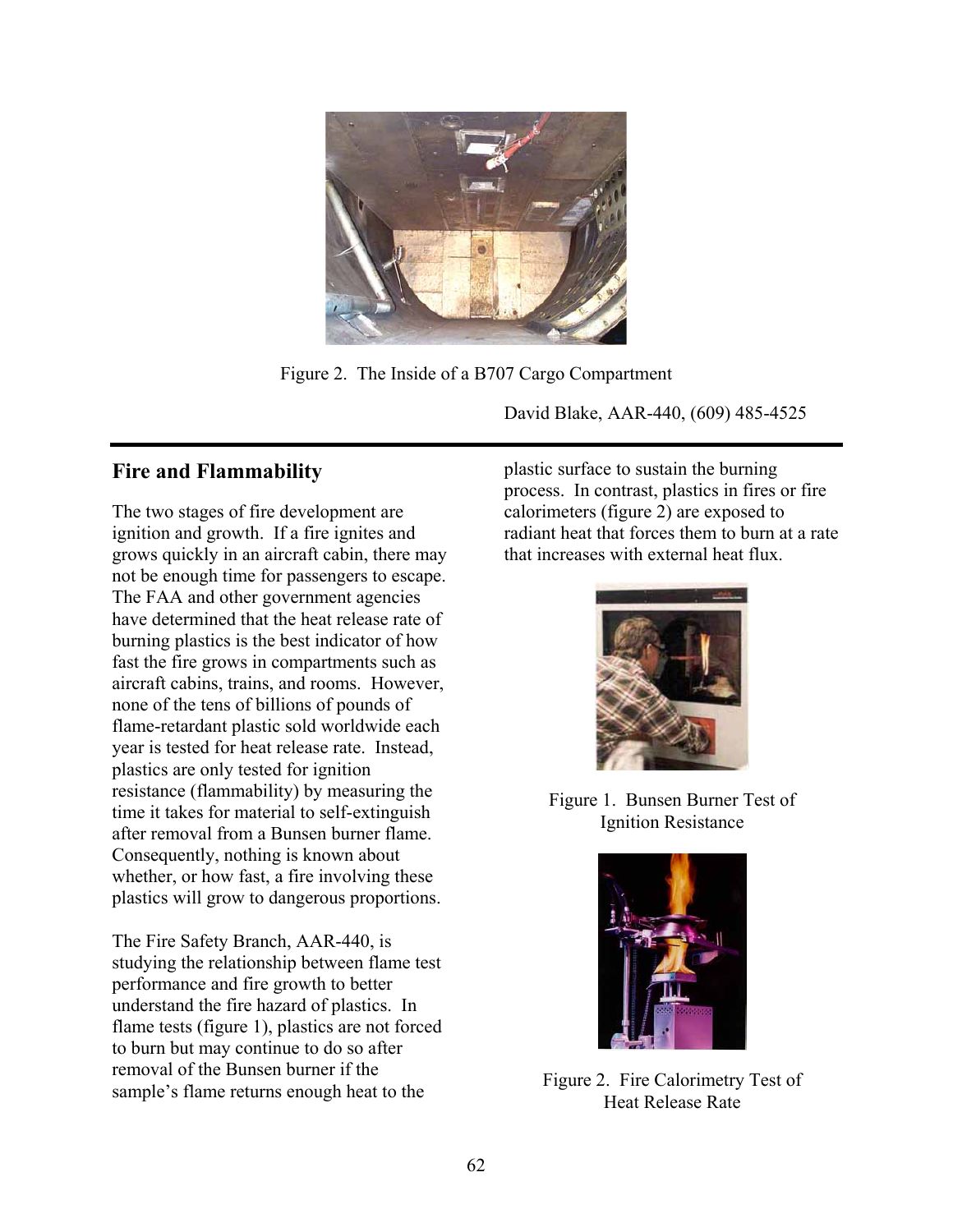FAA researchers hypothesized that—in the absence of external heating—a plastic will cease to burn if the rate at which heat is released by the flame at the tip of the sample is insufficient to continue the burning process. To test this hypothesis, the heat release rate of burning plastics needed to be measured without any external heating (i.e., the unforced heat release rate,  $HRR_0$ ) and compared to the results of Bunsen burner tests of ignition resistance. The FAA used two strategies to meas ure the unforced heat release rate of plastics: direct measurement of  $HRR_0$  in an isolated flame test and obtaining  $HRR_0$  as the zero heat flux intercept in a plot of heat release rate versus external heat flux measured, as shown in figure 3.





Typical results for  $HRR_0$  obtained by the xtrapolation method are shown e schematically in figure 3 for three different (intercept) methods gave comparable results for HRR<sub>0</sub>. Separate tests were conducted to plastics. Both the direct and indirect measure the ignition resistance of plastics in a flame test (figure 1) using standard procedures. Data from dozens of

commercial plastics and research materials were collected and analyzed.

 $HRR_0$  for over 40 different plastics. It is clear from figure 4 that self-extinguishing The FAA found that plastics will selfextinguish when removed from a Bunsen burner flame if their release heat release rate in unforced flaming combustion  $HRR_0$  is below a critical value of about  $100 \text{ kW/m}^2$ . Figure 4 shows data for flammability rating in the Underwriters Laboratories Test for Flammability of Plastics (UL 94) versus exclusively for plastics having HRR<sub>0</sub> less than about  $100 \text{ kW/m}^2$ . Thus, both stages of fire development, ignition and growth, that is easily measured in a fire calorimeter milligram samples). This result allows fire ( protection engineers and FAA regulators to better estimate the fire hazard of a plastic in a particular environment from a few heat release rate tests. depend on the heat release rate, a quantity (kilogram samples) or in the FAA's microscale combustion calorimeter behavior (UL 94 V0 rating) is observed



Unforced Heat Release Rate HRR<sub>0</sub>, kW/m<sup>2</sup>

Figure 4. Ignition Resistance Measured in a Bunsen Burner Flame Test versus Heat Release Rate Intercept for 40 Plastics

Richard E. Lyon, AAR-440, (609) 485-6076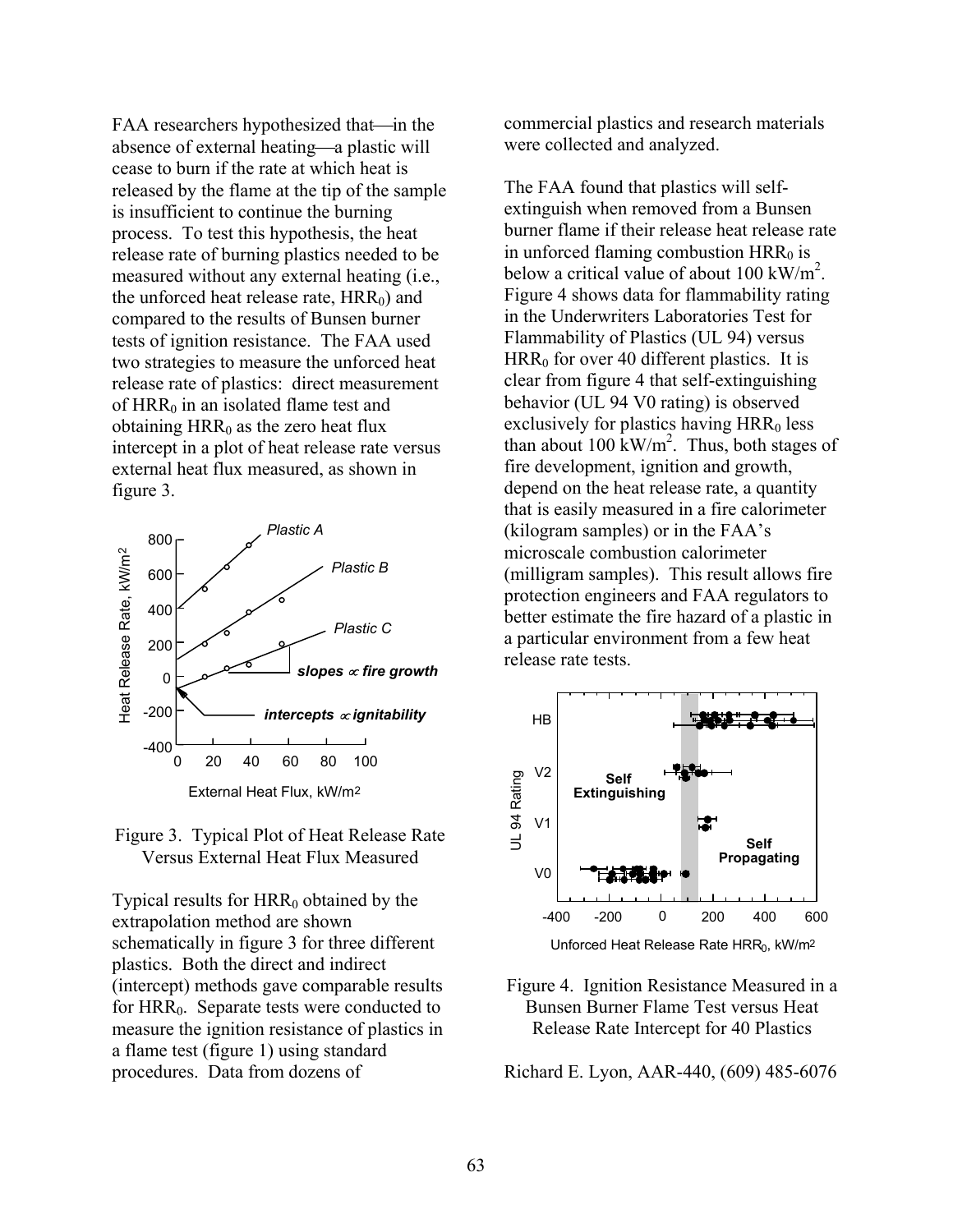### **Ground Tests of Aircraft Flight Deck Smoke Penetration Resistance**

A technical note was published titled "Ground Tests of Aircraft Flight Deck Smoke Penetration Resistance," DOT/FAA/AR-TN03/36, Blake, D., in April 2003. The report describes recent testing performed in support of an Aviation implement an International Civil Aviation certification of new aircraft. Rulemaking Advisory Committee harmonization working group using the Fire Safety Branch's B747SP and B727 aircraft. The group was tasked with developing draft regulations and advisory material to Organization (IACO) agreement to include security considerations into the type

One of the new requirements of the IACO agreement was to include specific design features to prevent smoke and gases from entering the flight deck following the activation of an explosive or incendiary device anywhere in the aircraft except the flight deck itself. The threat from this scenario would be the smoke and gases from the ensuing fire. Ground tests were conducted in both aircraft to either measure or demonstrate the positive pressure differential between the flight deck and surrounding areas needed to prevent smoke penetration into the flight deck. Bleed air used to run the air-conditioner packs, and every possible combination of each tested. An actual pressure differential was pressure gauge (figure 1) with a resolution from the aircraft's auxiliary power unit was aircraft's ventilation system settings was not directly measurable using a differential of 0.005 inch of water (0.00018 psi) at any ventilation system configuration in either aircraft.



Figure 1. Differential Pressure Gauge

To test the positive and negative pressure differential, a thin sheet of plastic coveri ng was installed over the flight deck door opening (figure 2). Enough plastic was used to allow the plastic sheet to deflect eithe r forward or aft based on the airflow directio n. When airflow into the flight deck of the B727 was maximized and the cabin a irflow was minimized, the plastic sheet clearly deflected into the cabin area, indicating a positive flight deck pressure differential.



Flight Deck Door Opening Figure 2. Plastic Sheet Installed Over the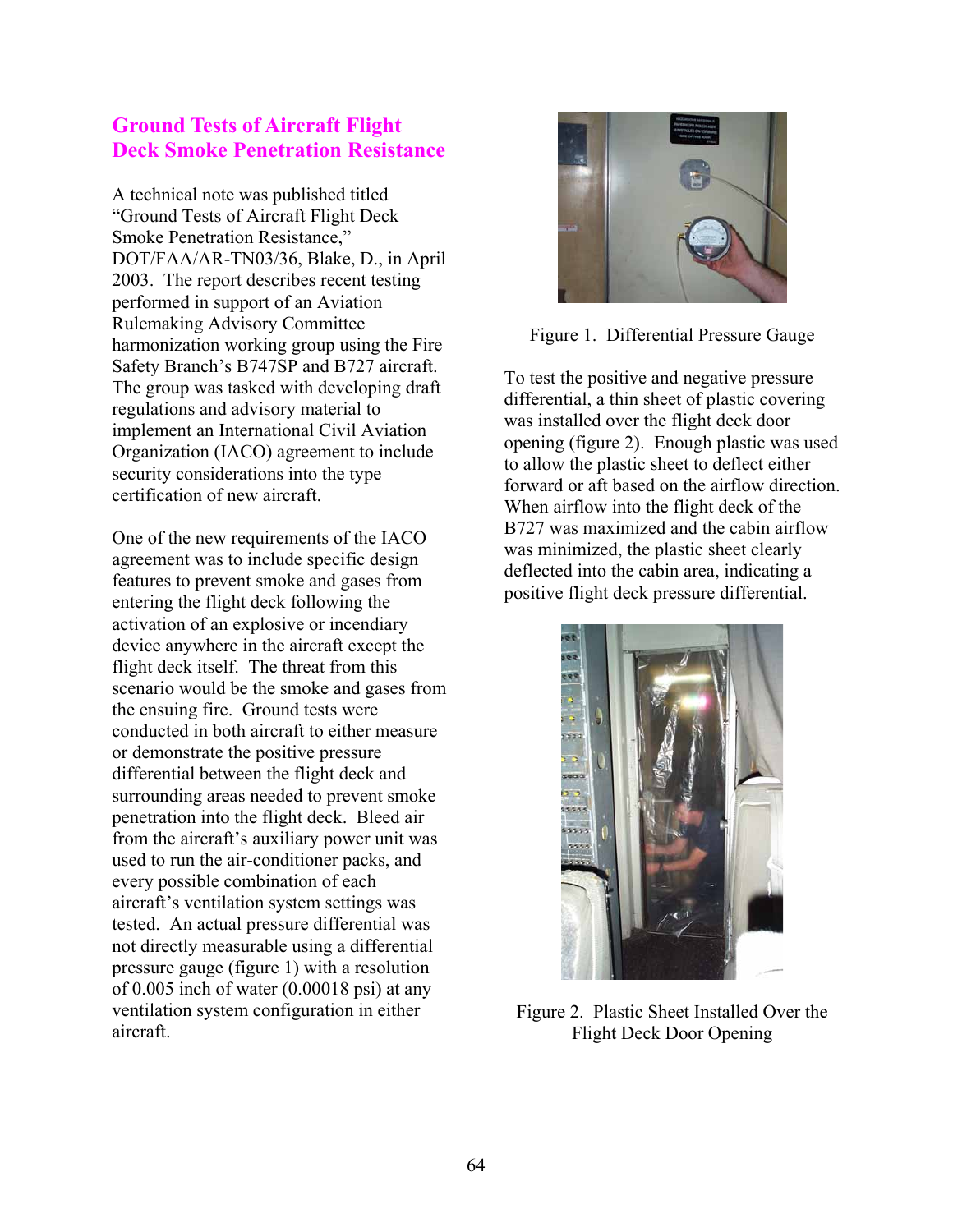A theatrical smoke generator was then u sed to determine if this positive flight deck pressure differential was sufficient to prevent smoke penetration. The smoke B727 with the output nozzle pointing at the closed flight deck door approximately 8 feet forward cabin section of the B727 with smoke. No smoke penetrated into the flight sheet to deflect into the cabin area, and the B747SP aircraft. None of the ventilation settings caused a deflection of the plastic generator was placed in the cabin of the away. The generator was turned on at its maximum output, completely filling the deck for this ventilation condition. These tests were repeated at every other ventilation system setting that did not cause the plastic smoke penetrated into the flight deck in every case. Similar tests were conducted in

#### **FAAAdopts Final Rule Requiring Improved Fire Tests for Thermal Acoustic Insulation**

The FAA adopted improved and new flammability test standards for thermal acoustic insulation used in transport airplanes (see Federal Register, July 31, 2003, pp. 45046 to 45084). The standards include new flammability tests for in-f light fire ignition resistance and postcrash fire burnthrough resistance. Both test methods were developed by the Fire Safety Branch, AAR-440. Earlier fire tests and aircraft service experience had shown that the current standards did not adequately address situations in which current insulation materials contributed to the propagation of a fire. The new rule will improve aircraft safety "by reducing the incidence and severity of cabin fires, particularly those in inaccessible areas where thermal acoustic insulation is installed, and providing additional time for evacuation by delaying the entry of postcrash fires into the cabin" (Federal Register, July 31, 2003, p. 45046).

sheet into the cabin area in this aircraft, and smoke penetrated into the flight deck in every test regardless of the ventilation system settings.

The technique of using a plastic sheet to demonstrate the existence of a positive pressure differential and theatrical smoke generators to demonstrate the effectiveness of that pressure differential will be described in a new advisory circular as an acceptable method for complying with new regulations. ability to provide timely and realistic test The availability of functional test aircraft greatly enhances the Fire Safety Branch's results for FAA regulatory support.

Dave Blake, AAR-440, (609) 485-4525

The new test method for in-flight fire resistance is called the radiant panel test since it subjects a material heated by a radiant panel to a pilot flame (see figure 1). It gave a good correlation with large-scale fire test data. The pass/fail criteria require that any flaming not extend beyond a 2-inch length from the point of flame application or continue flaming after removal of the pilot flame. Most insulation cover materials that are currently in use, which are thin films, will not meet the new fire test criteria. For example, based on past tests, most Mylar films, particularly the metallized types, fail the test, as do many of the Tedlars. Kapton films are good performers, as was one metallized Tedlar, and would be compliant with the new criteria. However, other factors affect the flammability of the insulation film materials, including weight or thickness, scrim (reinforcing lattice) type a nd pitch, scrim adhesive, and use of flame retardants. Thus, it is expected that new film formulations will be developed now that the rule has been adopted.